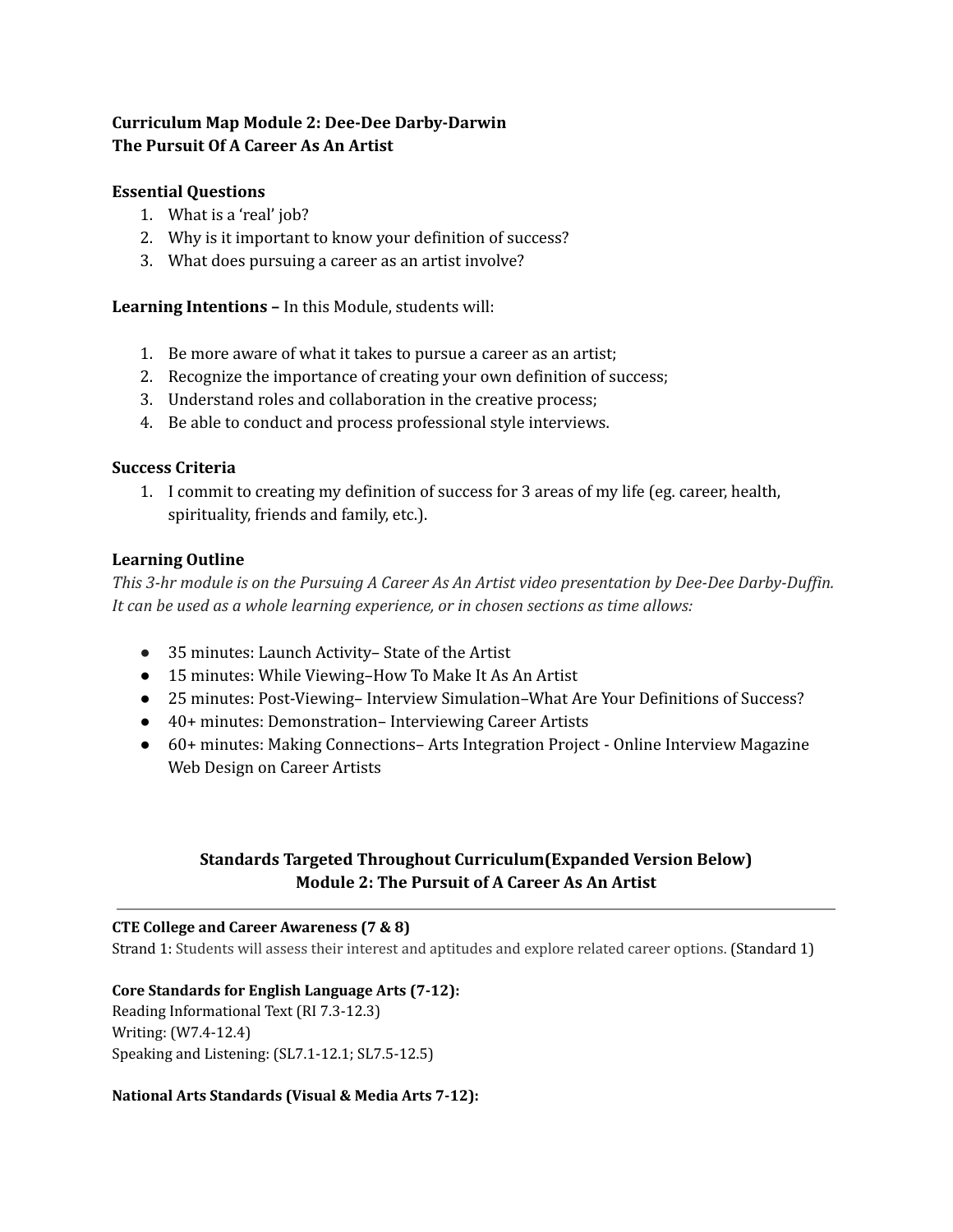Creating: Anchor Strands (1-3) Performing, Presenting, Producing: Anchor Strands (4, 6) Responding: Anchor Strands (7-9) Connecting: Anchor Strands (10-11)

### **National Film Study Standards (NFSS)**

Standard 5.0 Cross-Curricular Connection

### **AASL National School Library Standards: Shared Foundations Anchors:**

Inquire Include Collaborate

## **Standards: Expanded**

### **CTE College and Career Awareness (7 & 8)**

Strand 1: Students will assess their interest and aptitudes and explore related career options Standard 1: Assess and apply personal interests, skills, aptitudes, and abilities to education planning and future career decisions.

### **Core Standards for English Language Arts (7-12):**

### Reading: Informational Text (RI):

RI 7.3-12.3: Analyze the interactions between individuals, events, and ideas in a text (e.g., how ideas influence individuals or events, or how individuals influence ideas or events).

### Writing (W):

W7.4-12.4: Produce clear and coherent writing in which the development, organization, and style are appropriate to task, purpose, and audience.

### Speaking and Listening (SL):

SL7.1-12.1: Initiate and participate effectively in a range of collaborative discussions (one-to-one, in groups, and teacher-led) with diverse partners, building on others' ideas and expressing their own clearly and persuasively.

SL7.5-12.5: Integrate multimedia and visual displays into presentations to clarify information, strengthen claims and evidence, and add interest.

## **National Arts Standards (Visual & Media Arts 7-12):**

Creating: (Anchor Strands 1-3)

Anchor Strand 1: Generate and conceptualize artistic ideas and work. Anchor Strand 2: Organize and develop artistic ideas and work. Anchor Strand 3: Refine and complete artistic work.

Performing, Presenting, Producing: Anchor Strands (4-6)

Anchor Strand 4: Select, analyze and interpret artistic work for presentation. Anchor Strand 6: Convey meaning through the presentation of artistic work.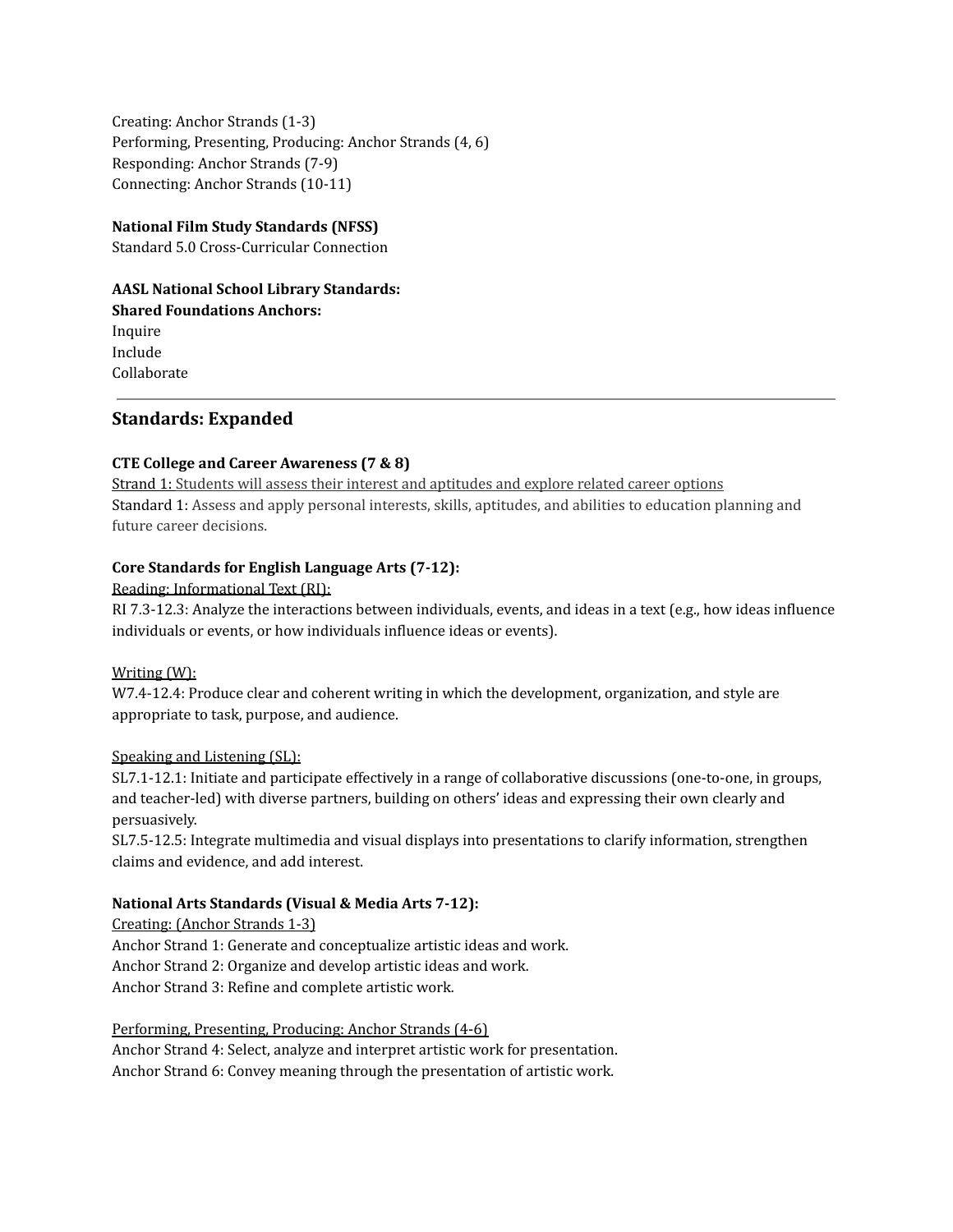#### Responding: Anchor Strands (7-9)

Anchor Strand 7: Perceive and analyze artistic work. Anchor Strand 8: Interpret intent and meaning in artistic work. Anchor Strand 9: Apply criteria to evaluate artistic work.

#### Connecting: Anchor Strands (10-11)

Anchor Strand 10: Synthesize and relate knowledge and personal experiences to make art. Anchor Strand 11: Relate artistic ideas and works with societal, cultural and historical context to deepen understanding.

#### **National Film Study Standards (NFSS)**

Standard 5.0 Cross-Curricular Connections: Students first tap their knowledge of other disciplines to study a film. They then apply what they have learned about film to other disciplines, making connections between film and literature/language arts, film and history/social studies, film and other arts, and film and sciences.

## **AASL National School Library Standards**

### **Shared Foundations Anchors:**

INQUIRE

Display curiosity and initiative by: Formulating questions about a personal interest or a curricular topic; Recalling prior and background knowledge as context for new meaning. Engage with new knowledge by following a process that includes: Using evidence to investigate questions; Devising and implementing a plan to fill knowledge gaps; Generating products that illustrate learning.

Adapt, communicate, and exchange learning products with others in a cycle that includes: Interacting with content presented by others; Providing constructive feedback; Acting on feedback to improve; Sharing products with an authentic audience.

Participate in an ongoing inquiry-based process by: Continually seeking knowledge; Engaging in sustained inquiry; Enacting new understanding through real-world connections; Using reflection to guide informed decisions.

#### INCLUDE

Contribute a balanced perspective when participating in a learning community by: Articulating an awareness of the contributions of a range of learners; Adopting a discerning stance toward points of view and opinions; expressed in information resources and learning products; Describing their understanding of cultural relevancy and placement within the global learning community.

Adjust their awareness of the global learning community by: Interacting with learners who reflect a range of perspectives; Evaluating a variety of perspectives during learning activities; Representing diverse perspectives during learning activities.

Exhibit empathy with and tolerance for diverse ideas by: Engaging in informed conversation and active debate; Contributing to discussions in which multiple viewpoints on a topic are expressed.

Demonstrate empathy and equity in knowledge building within the global learning community by: Seeking interactions with a range of learners; Demonstrating interest in other perspectives during learning activities; Reflecting on their own place within the global learning community.